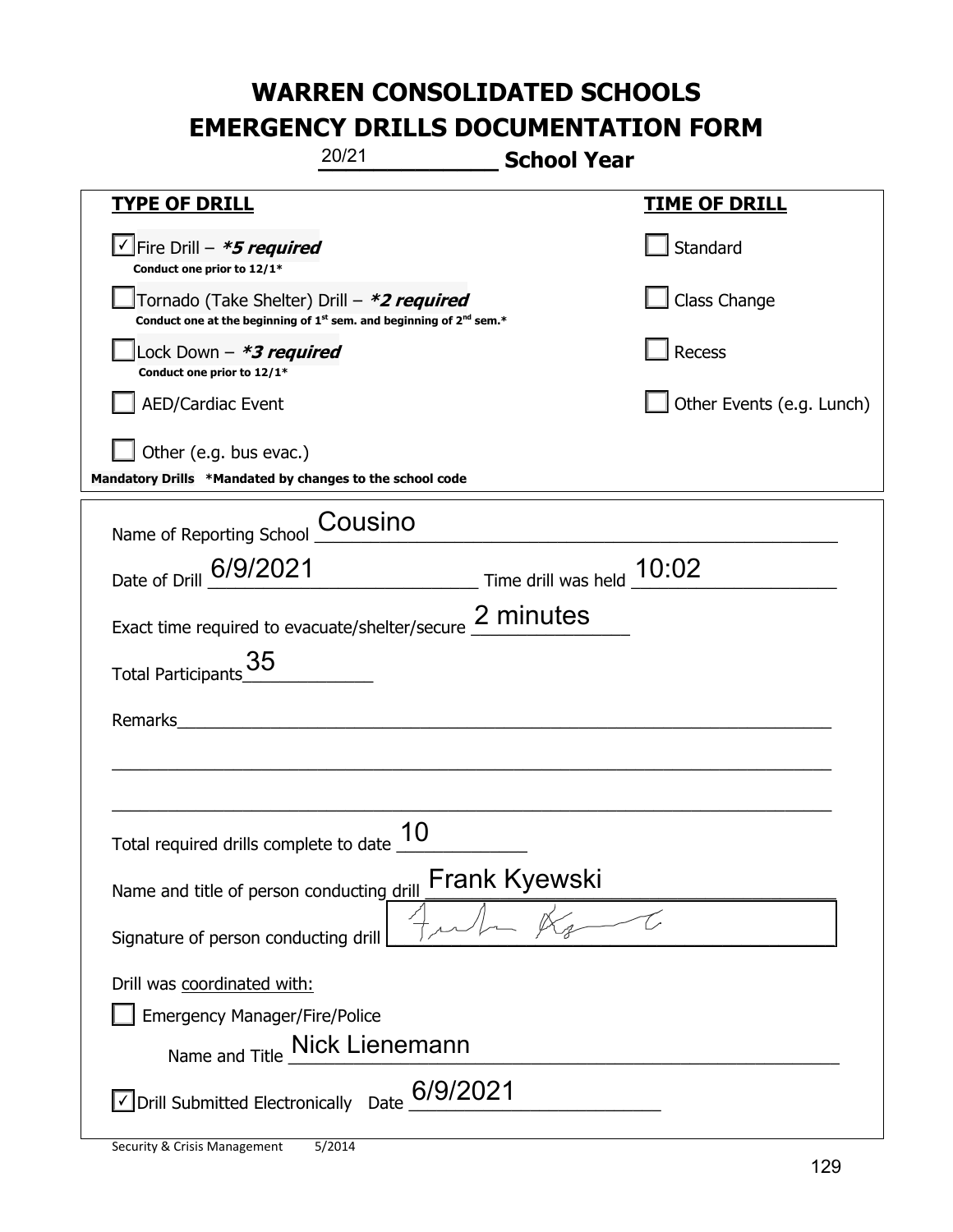| 20/21<br><b>School Year</b>                                                                                                               |                           |
|-------------------------------------------------------------------------------------------------------------------------------------------|---------------------------|
| <b>TYPE OF DRILL</b>                                                                                                                      | <u>TIME OF DRILL</u>      |
| √Fire Drill – <i>*<b>5 required</b></i><br>Conduct one prior to 12/1*                                                                     | Standard                  |
| Tornado (Take Shelter) Drill - *2 required<br>Conduct one at the beginning of 1 <sup>st</sup> sem. and beginning of 2 <sup>nd</sup> sem.* | Class Change              |
| Lock Down – <b>*<i>3 required</i></b><br>Conduct one prior to 12/1*                                                                       | Recess                    |
| <b>AED/Cardiac Event</b>                                                                                                                  | Other Events (e.g. Lunch) |
| Other (e.g. bus evac.)<br>Mandatory Drills *Mandated by changes to the school code                                                        |                           |
| Name of Reporting School Cousino High School                                                                                              |                           |
| Date of Drill 5/6/21<br>Time drill was held 12:45pm                                                                                       |                           |
| 3 minutes<br>Exact time required to evacuate/shelter/secure                                                                               |                           |
| <b>Total Participants</b>                                                                                                                 |                           |
| Remarks                                                                                                                                   |                           |
|                                                                                                                                           |                           |
| 9<br>Total required drills complete to date                                                                                               |                           |
| <b>Frank Kyewski</b><br>Name and title of person conducting drill                                                                         |                           |
| Signature of person conducting drill                                                                                                      |                           |
| Drill was coordinated with:<br><b>Emergency Manager/Fire/Police</b><br>Name and Title Mick Leinemann                                      |                           |
| $\vee$ Drill Submitted Electronically Date $5/6/21$                                                                                       |                           |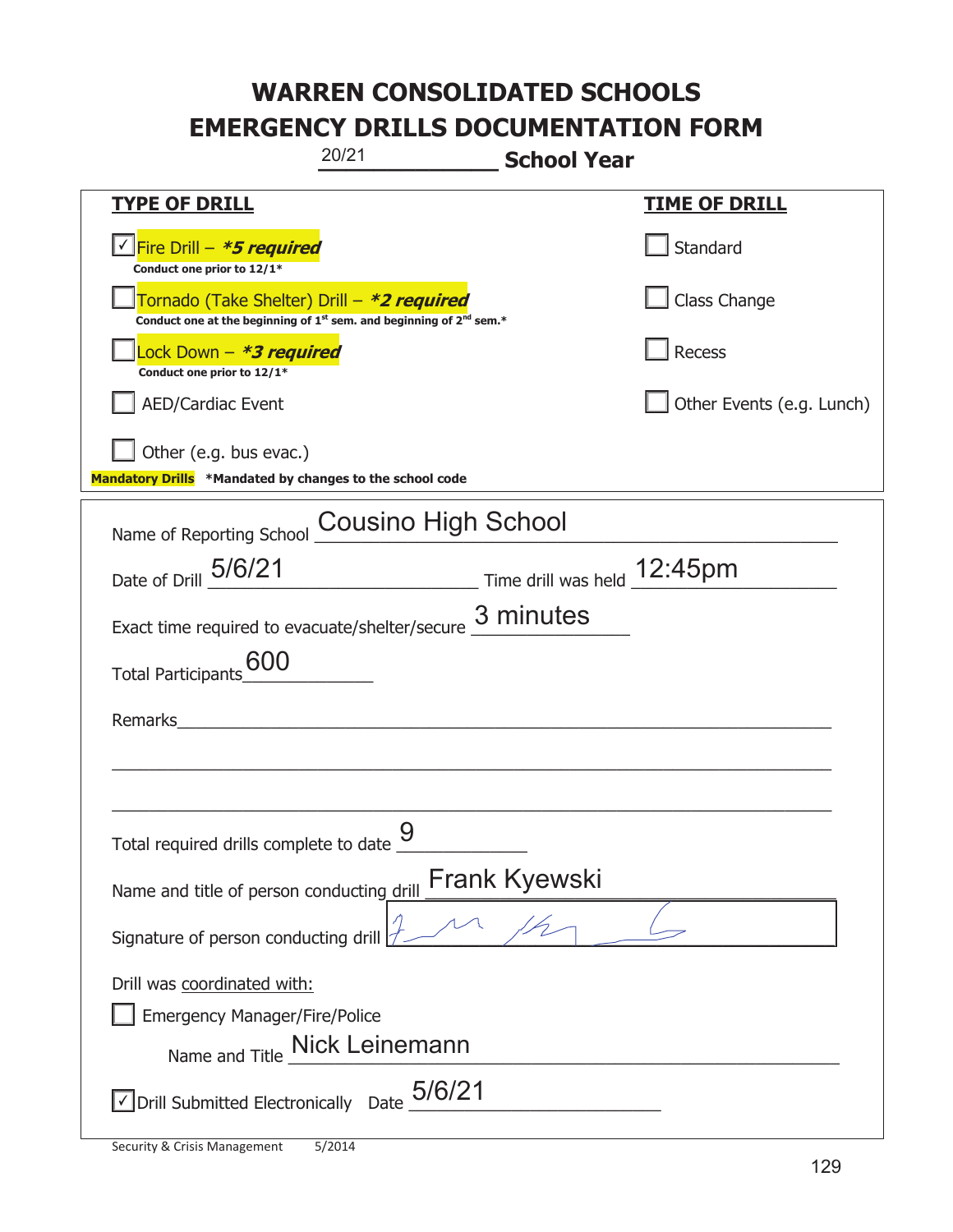|                                                                                                                                           | 2020/2021                     | <b>School Year</b>                                      |                           |
|-------------------------------------------------------------------------------------------------------------------------------------------|-------------------------------|---------------------------------------------------------|---------------------------|
| <b>TYPE OF DRILL</b>                                                                                                                      |                               |                                                         | <b>TIME OF DRILL</b>      |
| Fire Drill - *5 required<br>Conduct one prior to 12/1*                                                                                    |                               |                                                         | $\cup$ Standard           |
| Tornado (Take Shelter) Drill – *2 required<br>Conduct one at the beginning of 1 <sup>st</sup> sem. and beginning of 2 <sup>nd</sup> sem.* |                               |                                                         | Class Change              |
| Lock Down - <b>*3 required</b><br>Conduct one prior to 12/1*                                                                              |                               |                                                         | Recess                    |
| <b>AED/Cardiac Event</b>                                                                                                                  |                               |                                                         | Other Events (e.g. Lunch) |
| Other (e.g. bus evac.)<br>Mandatory Drills *Mandated by changes to the school code                                                        |                               |                                                         |                           |
| Name of Reporting School                                                                                                                  | <b>Cousino High School</b>    |                                                         |                           |
| Date of Drill 4/29/21                                                                                                                     |                               | $\frac{10:00}{2}$ Time drill was held $\frac{10:00}{2}$ |                           |
| Exact time required to evacuate/shelter/secure $6$ minutes                                                                                |                               |                                                         |                           |
| <b>Total Participants</b>                                                                                                                 |                               |                                                         |                           |
| Remarks                                                                                                                                   |                               |                                                         |                           |
|                                                                                                                                           |                               |                                                         |                           |
| Total required drills complete to date $\frac{8}{4}$                                                                                      |                               |                                                         |                           |
| Name and title of person conducting drill                                                                                                 |                               | <b>Frank Kyewski</b>                                    |                           |
| Signature of person conducting drill                                                                                                      |                               |                                                         |                           |
| Drill was coordinated with:<br><b>Emergency Manager/Fire/Police</b>                                                                       | Name and Title Nick Lienemann |                                                         |                           |
| $\vee$ Drill Submitted Electronically Date $\_$ 4/30/21                                                                                   |                               |                                                         |                           |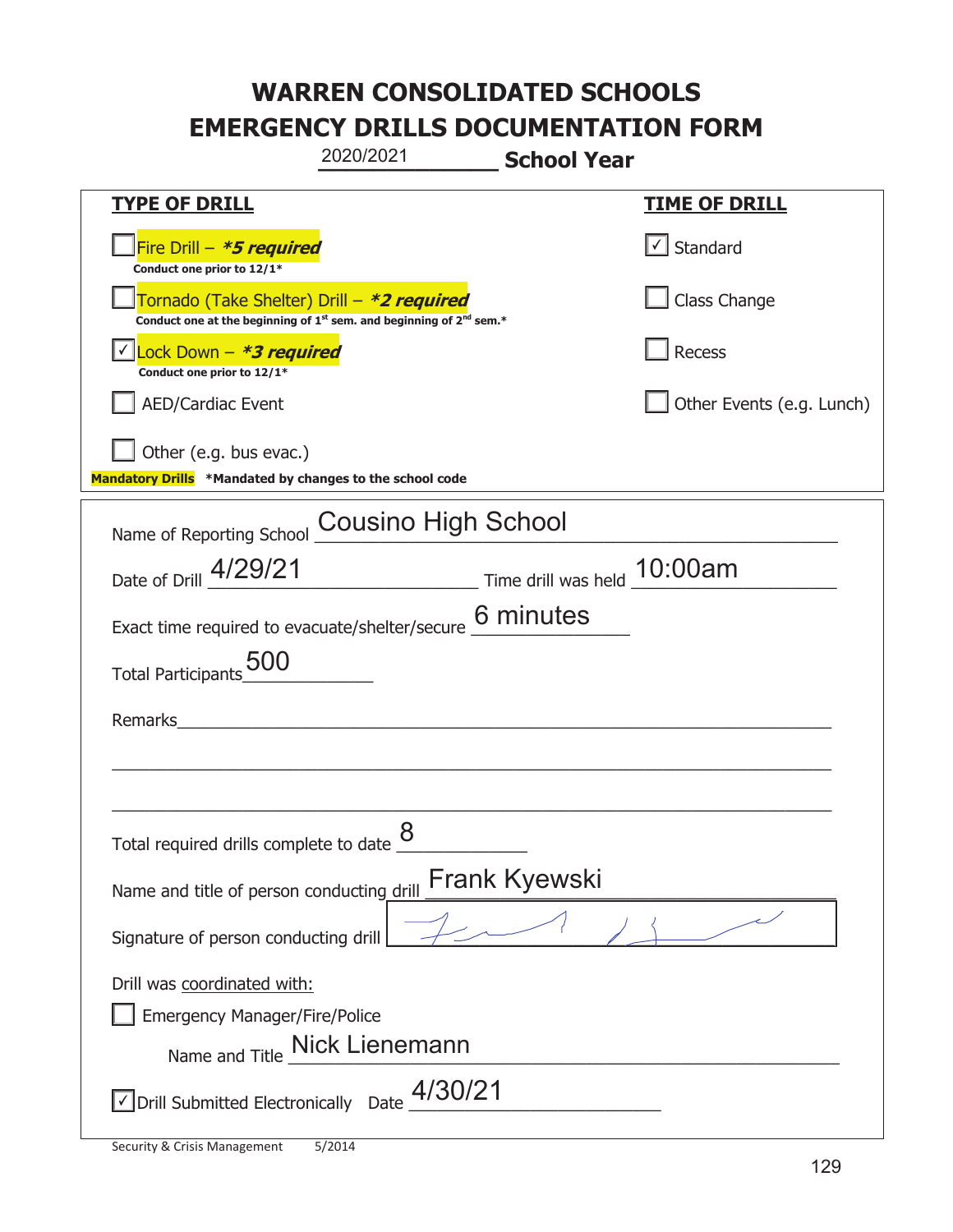|                                                                                       | 2020/2021                                                                     | <b>School Year</b>         |                           |
|---------------------------------------------------------------------------------------|-------------------------------------------------------------------------------|----------------------------|---------------------------|
| <b>TYPE OF DRILL</b>                                                                  |                                                                               |                            | <b>TIME OF DRILL</b>      |
| Fire Drill - *5 required<br>Conduct one prior to 12/1*                                |                                                                               |                            | $\cup$ Standard           |
| Tornado (Take Shelter) Drill – *2 required                                            | Conduct one at the beginning of $1^{st}$ sem. and beginning of $2^{nd}$ sem.* |                            | Class Change              |
| Lock Down - <b>*3 required</b><br>Conduct one prior to 12/1*                          |                                                                               |                            | Recess                    |
| <b>AED/Cardiac Event</b>                                                              |                                                                               |                            | Other Events (e.g. Lunch) |
| Other (e.g. bus evac.)<br>Mandatory Drills *Mandated by changes to the school code    |                                                                               |                            |                           |
| Name of Reporting School Cousino High School                                          |                                                                               |                            |                           |
| Date of Drill 3/29/21                                                                 |                                                                               | Time drill was held 1:00pm |                           |
| Exact time required to evacuate/shelter/secure 1:05pm                                 |                                                                               |                            |                           |
| 563<br>Total Participants                                                             |                                                                               |                            |                           |
| Remarks                                                                               |                                                                               |                            |                           |
|                                                                                       |                                                                               |                            |                           |
|                                                                                       | 9                                                                             |                            |                           |
| Total required drills complete to date $\tilde{\phantom{a}}$                          |                                                                               |                            |                           |
| Name and title of person conducting drill                                             |                                                                               | Frank Kyewski - Acting AP  |                           |
| Signature of person conducting drill                                                  |                                                                               |                            |                           |
| Drill was coordinated with:<br><b>Emergency Manager/Fire/Police</b><br>Name and Title | <b>Rick Scholz</b>                                                            |                            |                           |
| √ Drill Submitted Electronically Date                                                 | 3/30/21                                                                       |                            |                           |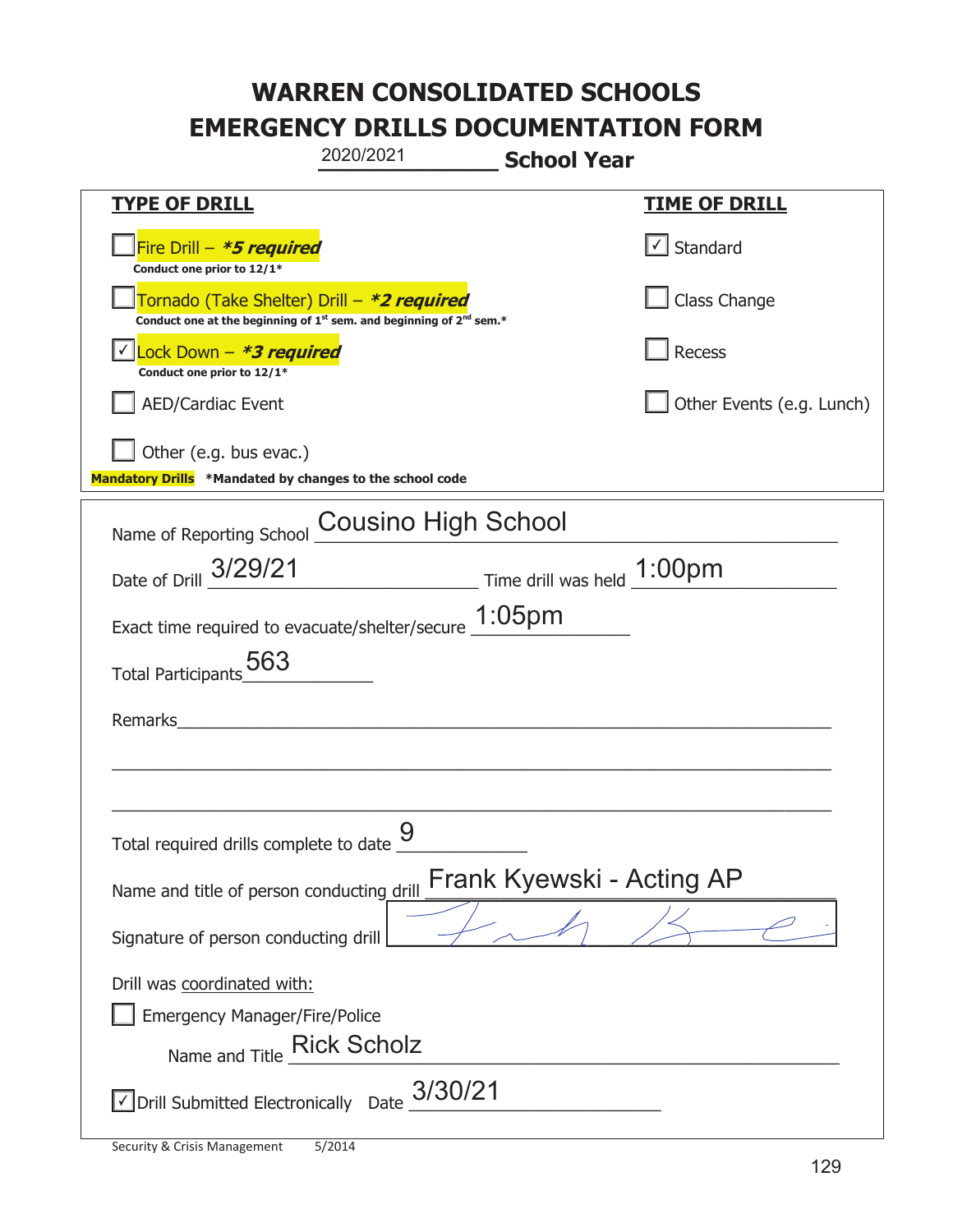|                                                                                                                                           | 2020/2021                      | <b>School Year</b>             |                           |
|-------------------------------------------------------------------------------------------------------------------------------------------|--------------------------------|--------------------------------|---------------------------|
| <b>TYPE OF DRILL</b>                                                                                                                      |                                |                                | <u>TIME OF DRILL</u>      |
| Fire Drill - *5 required<br>Conduct one prior to 12/1*                                                                                    |                                |                                | Standard                  |
| Tornado (Take Shelter) Drill – *2 required<br>Conduct one at the beginning of 1 <sup>st</sup> sem. and beginning of 2 <sup>nd</sup> sem.* |                                |                                | Class Change              |
| Lock Down - <b><i>*3 required</i></b><br>Conduct one prior to 12/1*                                                                       |                                |                                | Recess                    |
| <b>AED/Cardiac Event</b>                                                                                                                  |                                |                                | Other Events (e.g. Lunch) |
| Other (e.g. bus evac.)<br>Mandatory Drills *Mandated by changes to the school code                                                        |                                |                                |                           |
| Name of Reporting School Cousino High School                                                                                              |                                |                                |                           |
| Date of Drill 3/24/21                                                                                                                     | Time drill was held 1:00pm     |                                |                           |
| Exact time required to evacuate/shelter/secure 4 min                                                                                      |                                |                                |                           |
| <b>Total Participants</b>                                                                                                                 |                                |                                |                           |
| Remarks                                                                                                                                   |                                |                                |                           |
|                                                                                                                                           |                                |                                |                           |
| Total required drills complete to date $\underline{\mathcal{8}}$                                                                          |                                |                                |                           |
| Name and title of person conducting drill                                                                                                 |                                | <b>Frank Kyewski-Acting AP</b> |                           |
| Signature of person conducting drill                                                                                                      |                                |                                |                           |
| Drill was coordinated with:<br><b>Emergency Manager/Fire/Police</b>                                                                       | Name and Title _Nick Lienemann |                                |                           |
| $\vee$ Drill Submitted Electronically Date $\frac{3}{24/21}$                                                                              |                                |                                |                           |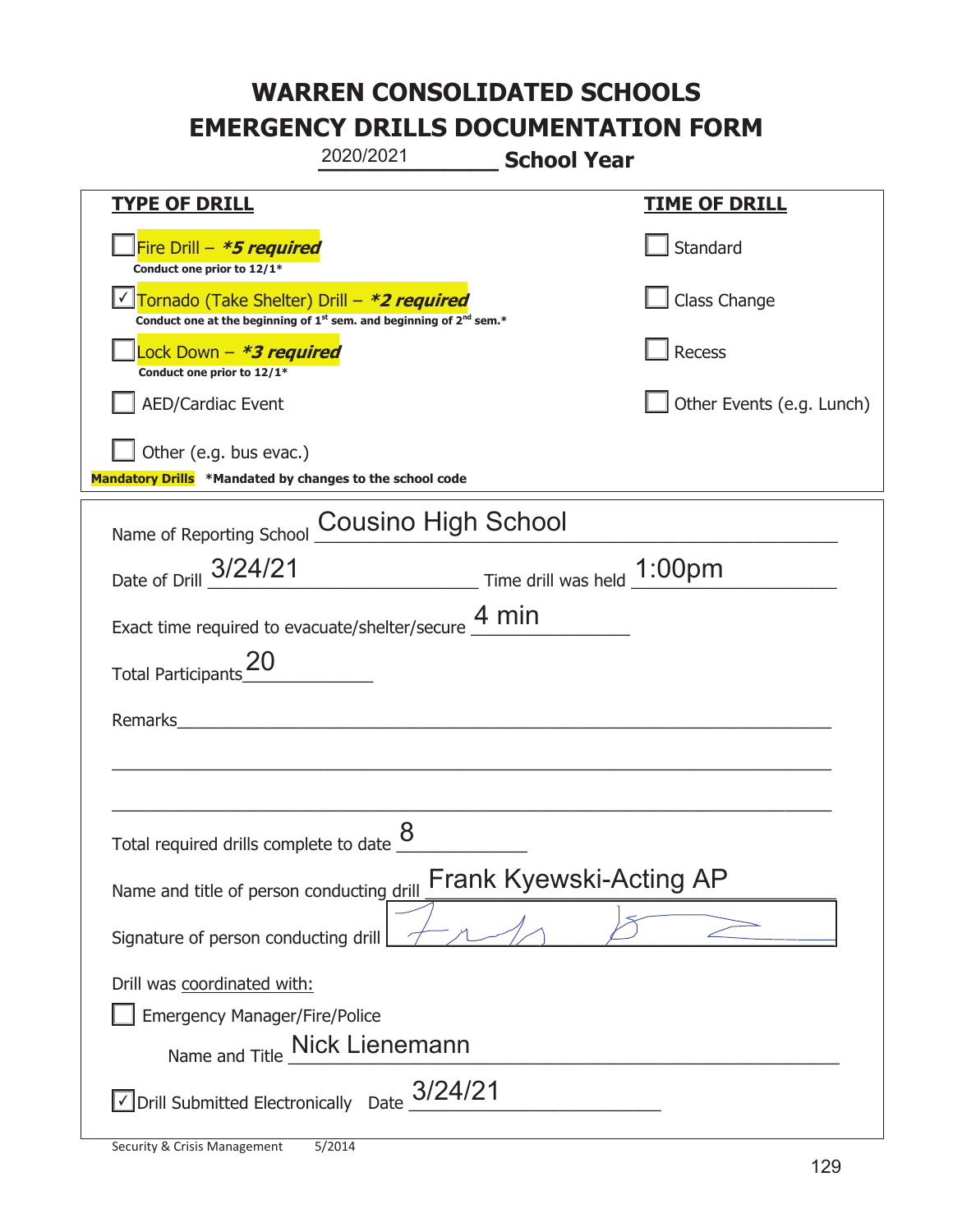|                                                                                       | 2020/2021                                                                                   | <b>School Year</b> |                                   |
|---------------------------------------------------------------------------------------|---------------------------------------------------------------------------------------------|--------------------|-----------------------------------|
| <b>TYPE OF DRILL</b>                                                                  |                                                                                             |                    | <u>TIME OF DRILL</u>              |
| Fire Drill - *5 required<br>Conduct one prior to 12/1*                                |                                                                                             |                    | $\lfloor \angle \rfloor$ Standard |
| Tornado (Take Shelter) Drill – *2 required                                            | Conduct one at the beginning of 1 <sup>st</sup> sem. and beginning of 2 <sup>nd</sup> sem.* |                    | Class Change                      |
| $\vert$ Lock Down - *3 required<br>Conduct one prior to 12/1*                         |                                                                                             |                    | Recess                            |
| <b>AED/Cardiac Event</b>                                                              |                                                                                             |                    | Other Events (e.g. Lunch)         |
| Other (e.g. bus evac.)<br>Mandatory Drills *Mandated by changes to the school code    |                                                                                             |                    |                                   |
| Name of Reporting School Cousino High School                                          |                                                                                             |                    |                                   |
| Date of Drill 1/12/21                                                                 | Time drill was held 12:45pm                                                                 |                    |                                   |
| Exact time required to evacuate/shelter/secure $\underline{5}$ min                    |                                                                                             |                    |                                   |
| Total Participants_25                                                                 |                                                                                             |                    |                                   |
| Remarks <b>Exercise Section 2008</b>                                                  |                                                                                             |                    |                                   |
|                                                                                       |                                                                                             |                    |                                   |
| Total required drills complete to date $\underline{\mathsf{5}}$                       |                                                                                             |                    |                                   |
| Name and title of person conducting drill                                             |                                                                                             | Frank Kyewski      |                                   |
| Signature of person conducting drill                                                  |                                                                                             |                    |                                   |
| Drill was coordinated with:<br><b>Emergency Manager/Fire/Police</b><br>Name and Title | Nick Lienemann                                                                              |                    |                                   |
| $\sqrt{}$ Drill Submitted Electronically Date $\_1/13/21$                             |                                                                                             |                    |                                   |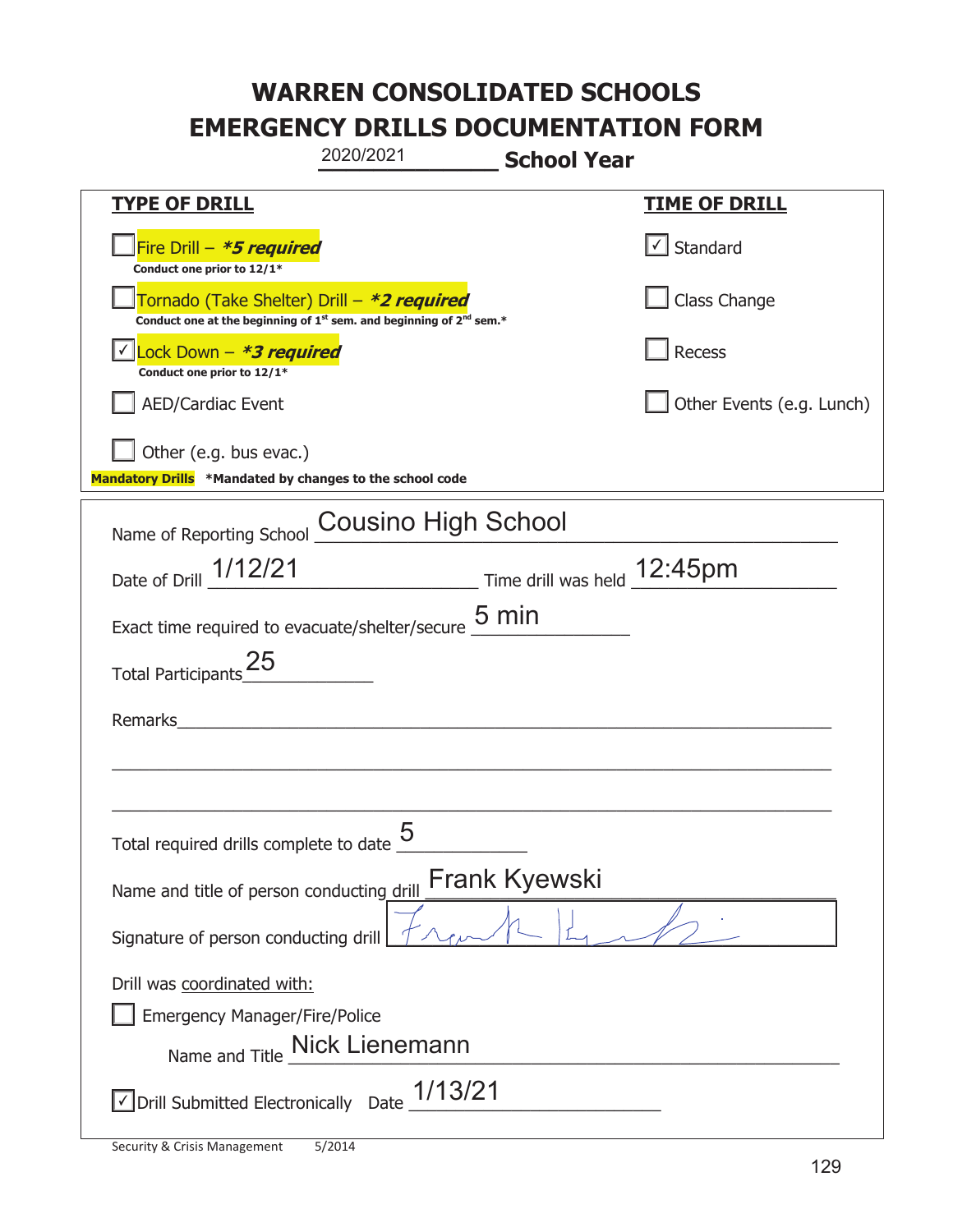|                                                                                       | 2020/2021                                                                                   | <b>School Year</b>        |
|---------------------------------------------------------------------------------------|---------------------------------------------------------------------------------------------|---------------------------|
| <u>TYPE OF DRILL</u>                                                                  |                                                                                             | <b>TIME OF DRILL</b>      |
| Fire Drill - *5 required<br>Conduct one prior to 12/1*                                |                                                                                             | $\cup$ Standard           |
| Tornado (Take Shelter) Drill – *2 required                                            | Conduct one at the beginning of 1 <sup>st</sup> sem. and beginning of 2 <sup>nd</sup> sem.* | Class Change              |
| Lock Down - *3 required<br>Conduct one prior to 12/1*                                 |                                                                                             | Recess                    |
| <b>AED/Cardiac Event</b>                                                              |                                                                                             | Other Events (e.g. Lunch) |
| Other (e.g. bus evac.)<br>Mandatory Drills *Mandated by changes to the school code    |                                                                                             |                           |
| Name of Reporting School                                                              | <b>Cousino High School</b>                                                                  |                           |
| Date of Drill 01/08/2021                                                              | $\frac{8.00}{\sqrt{2}}$ Time drill was held $\frac{8.00}{\sqrt{2}}$                         |                           |
|                                                                                       | Exact time required to evacuate/shelter/secure 3 minutes                                    |                           |
| Total Participants <sup>25</sup>                                                      |                                                                                             |                           |
| Remarks                                                                               |                                                                                             |                           |
|                                                                                       |                                                                                             |                           |
| Total required drills complete to date $\underline{\mathcal{4}}$                      |                                                                                             |                           |
| Name and title of person conducting drill                                             | Frank Kyewski                                                                               |                           |
| Signature of person conducting drill                                                  |                                                                                             |                           |
| Drill was coordinated with:<br><b>Emergency Manager/Fire/Police</b><br>Name and Title | Nick Lienemann                                                                              |                           |
| Drill Submitted Electronically Date                                                   | 01/08/21                                                                                    |                           |

ı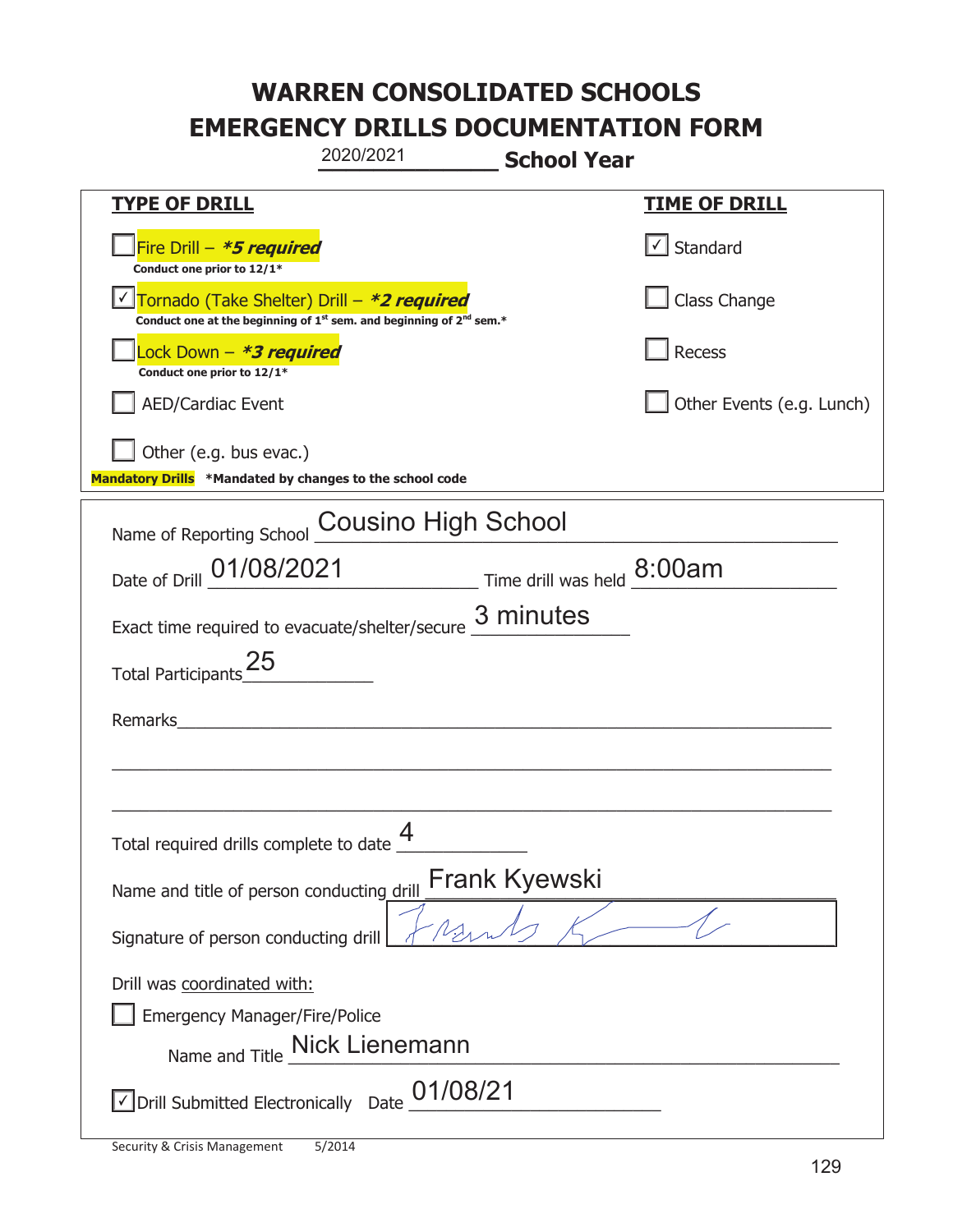|                                                                                    | 2020-2021                                                                                   | <b>School Year</b>             |                           |
|------------------------------------------------------------------------------------|---------------------------------------------------------------------------------------------|--------------------------------|---------------------------|
| <b>TYPE OF DRILL</b>                                                               |                                                                                             |                                | <b>TIME OF DRILL</b>      |
| Fire Drill - *5 required<br>Conduct one prior to 12/1*                             |                                                                                             |                                | Standard                  |
| Tornado (Take Shelter) Drill – *2 required                                         | Conduct one at the beginning of 1 <sup>st</sup> sem. and beginning of 2 <sup>nd</sup> sem.* |                                | Class Change              |
| Lock Down - *3 required<br>Conduct one prior to 12/1*                              |                                                                                             |                                | <b>Recess</b>             |
| <b>AED/Cardiac Event</b>                                                           |                                                                                             |                                | Other Events (e.g. Lunch) |
| Other (e.g. bus evac.)<br>Mandatory Drills *Mandated by changes to the school code |                                                                                             |                                |                           |
| Name of Reporting School                                                           | Cousino                                                                                     |                                |                           |
| Date of Drill 11/17/2020                                                           |                                                                                             | Time drill was held $12:45$ pm |                           |
| Exact time required to evacuate/shelter/secure $\underline{1}$ min                 |                                                                                             |                                |                           |
| <b>Total Participants</b>                                                          |                                                                                             |                                |                           |
| Remarks                                                                            |                                                                                             |                                |                           |
|                                                                                    |                                                                                             |                                |                           |
| Total required drills complete to date $\frac{1}{1}$                               |                                                                                             |                                |                           |
| Name and title of person conducting drill                                          |                                                                                             | P.J. Cwayna                    |                           |
| Signature of person conducting drill                                               |                                                                                             |                                |                           |
| Drill was coordinated with:<br><b>Emergency Manager/Fire/Police</b>                | Name and Title Mick Lienemann                                                               |                                |                           |
| √ Drill Submitted Electronically Date                                              | 11/17/20                                                                                    |                                |                           |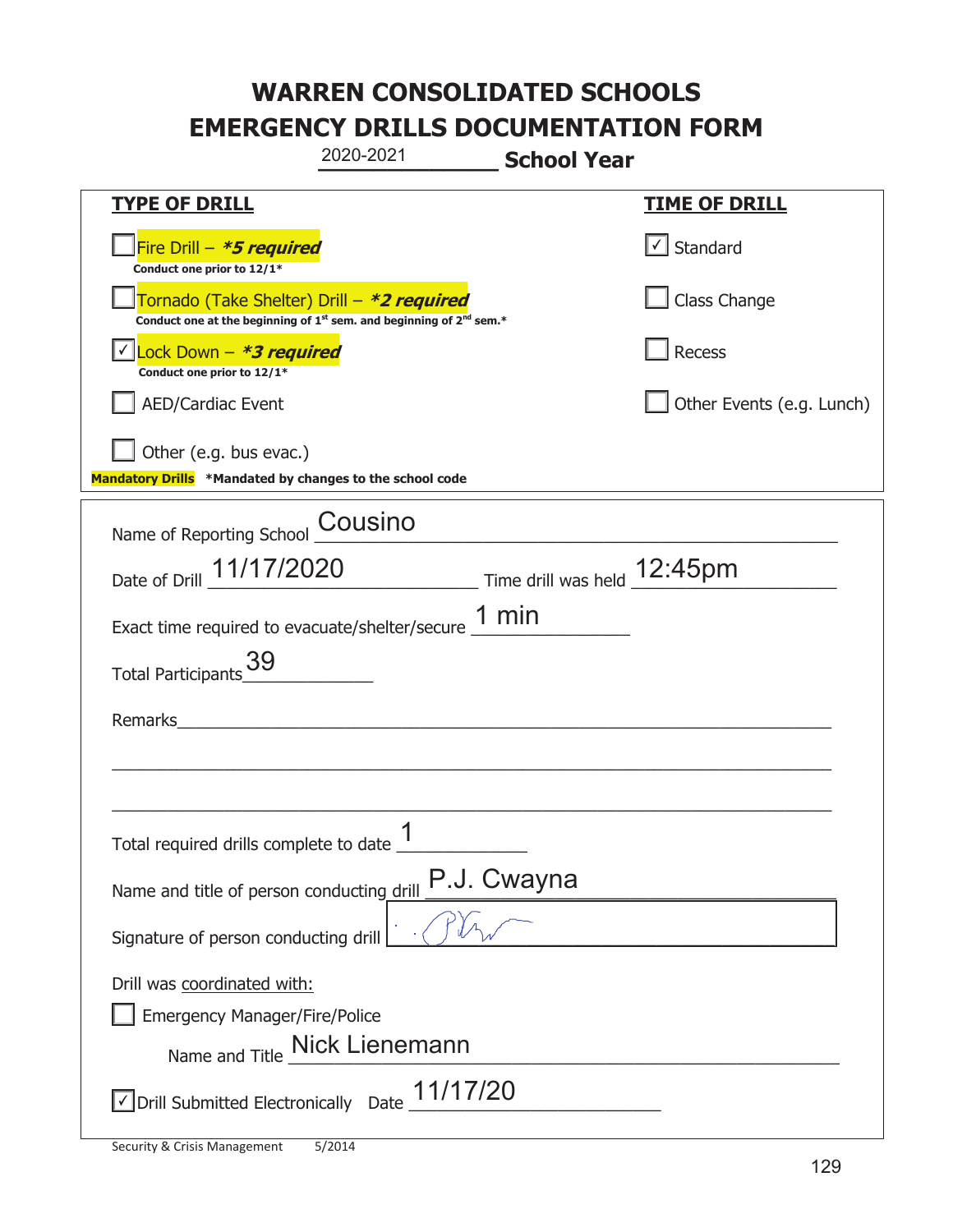|                                                                                    | 2020-2021                                                                     | <b>School Year</b> |                           |
|------------------------------------------------------------------------------------|-------------------------------------------------------------------------------|--------------------|---------------------------|
| <u>TYPE OF DRILL</u>                                                               |                                                                               |                    | <u>TIME OF DRILL</u>      |
| Fire Drill – <i>*<b>5 required</b></i><br>Conduct one prior to 12/1*               |                                                                               |                    | Standard                  |
| Tornado (Take Shelter) Drill – *2 required                                         | Conduct one at the beginning of $1^{st}$ sem. and beginning of $2^{nd}$ sem.* |                    | Class Change              |
| Lock Down - *3 required<br>Conduct one prior to 12/1*                              |                                                                               |                    | Recess                    |
| <b>AED/Cardiac Event</b>                                                           |                                                                               |                    | Other Events (e.g. Lunch) |
| Other (e.g. bus evac.)<br>Mandatory Drills *Mandated by changes to the school code |                                                                               |                    |                           |
| Name of Reporting School                                                           | <b>Cousino High School</b>                                                    |                    |                           |
| Date of Drill 11/16/20                                                             | Time drill was held 11:00am                                                   |                    |                           |
| Exact time required to evacuate/shelter/secure $\frac{2}{2}$ min                   |                                                                               |                    |                           |
| <b>Total Participants</b>                                                          |                                                                               |                    |                           |
| Remarks                                                                            |                                                                               |                    |                           |
|                                                                                    |                                                                               |                    |                           |
| Total required drills complete to date $\angle$                                    | ク                                                                             |                    |                           |
| Name and title of person conducting drill                                          |                                                                               | P.J. Cwayna, AP    |                           |
| Signature of person conducting drill                                               |                                                                               |                    |                           |
| Drill was coordinated with:                                                        |                                                                               |                    |                           |
| <b>Emergency Manager/Fire/Police</b>                                               |                                                                               |                    |                           |
|                                                                                    | Name and Title _Nick Lienemann, PO                                            |                    |                           |
|                                                                                    | Drill Submitted Electronically Date $\_11/16/2020$                            |                    |                           |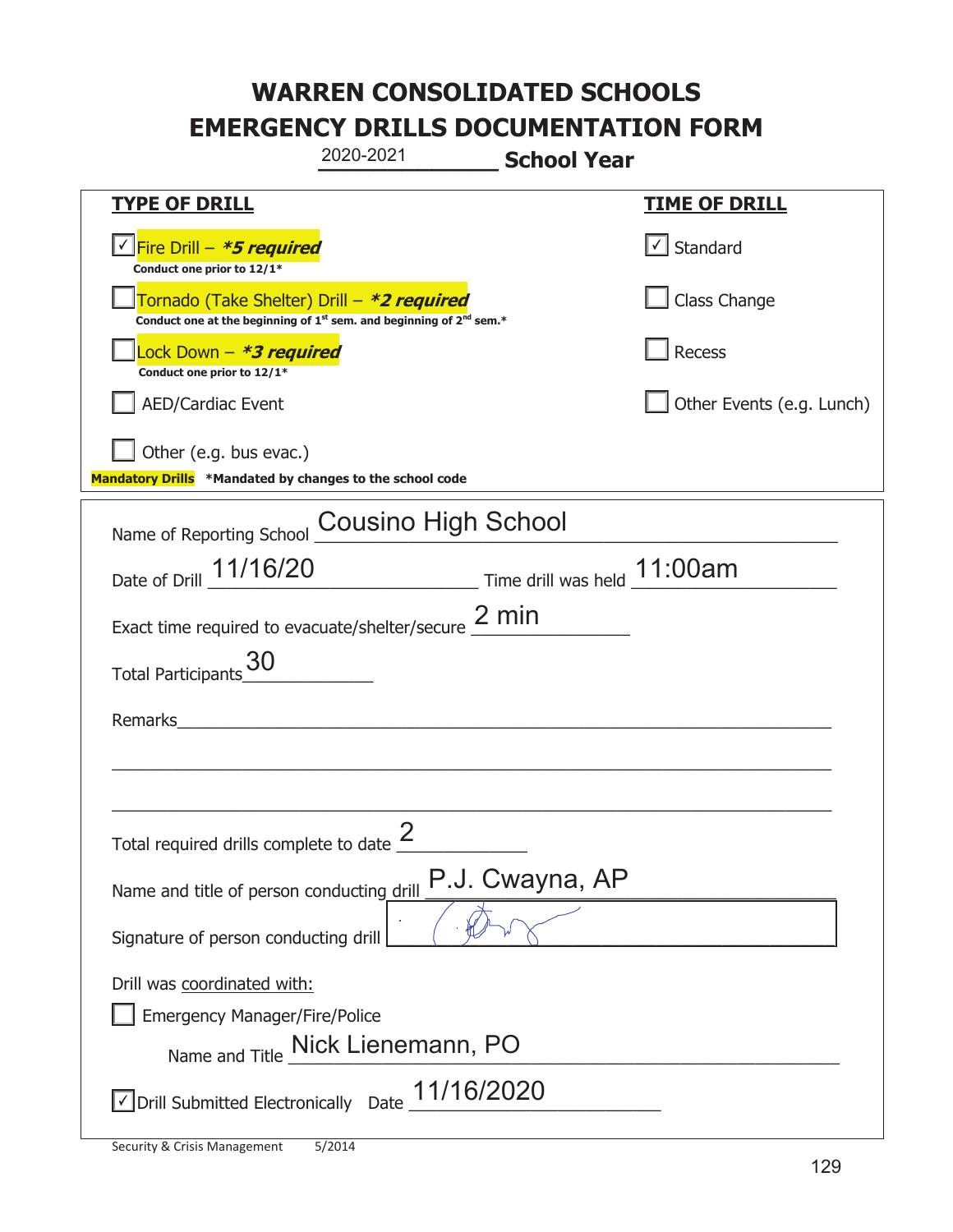| $20 - 21$<br><b>School Year</b>                                                                                                           |                            |  |
|-------------------------------------------------------------------------------------------------------------------------------------------|----------------------------|--|
| <b>TYPE OF DRILL</b>                                                                                                                      | <b>TIME OF DRILL</b>       |  |
| <u>√ Fire Drill – <b>*5 required</b></u><br>Conduct one prior to 12/1*                                                                    | √ Standard                 |  |
| Tornado (Take Shelter) Drill – *2 required<br>Conduct one at the beginning of 1 <sup>st</sup> sem. and beginning of 2 <sup>nd</sup> sem.* | Class Change               |  |
| Lock Down – <i>*<b>3 required</b></i><br>Conduct one prior to 12/1*                                                                       | Recess                     |  |
| <b>AED/Cardiac Event</b>                                                                                                                  | Other Events (e.g. Lunch)  |  |
| Other (e.g. bus evac.)                                                                                                                    |                            |  |
| Mandatory Drills *Mandated by changes to the school code                                                                                  |                            |  |
| Name of Reporting School Cousino High School                                                                                              |                            |  |
| Date of Drill 10/9/20                                                                                                                     | Time drill was held 1:30pm |  |
| Exact time required to evacuate/shelter/secure                                                                                            | 3 minutes                  |  |
| 30<br><b>Total Participants</b>                                                                                                           |                            |  |
| Remarks                                                                                                                                   |                            |  |
|                                                                                                                                           |                            |  |
|                                                                                                                                           |                            |  |
| 3<br>Total required drills complete to date                                                                                               |                            |  |
| Name and title of person conducting drill                                                                                                 | Frank Kyewski - Acting AP  |  |
| Signature of person conducting drill                                                                                                      |                            |  |
| Drill was coordinated with:<br><b>Emergency Manager/Fire/Police</b>                                                                       |                            |  |
| Name and Title Mick Lienemann                                                                                                             |                            |  |
| $\vee$ Drill Submitted Electronically Date $\underline{10/09/20}$                                                                         |                            |  |